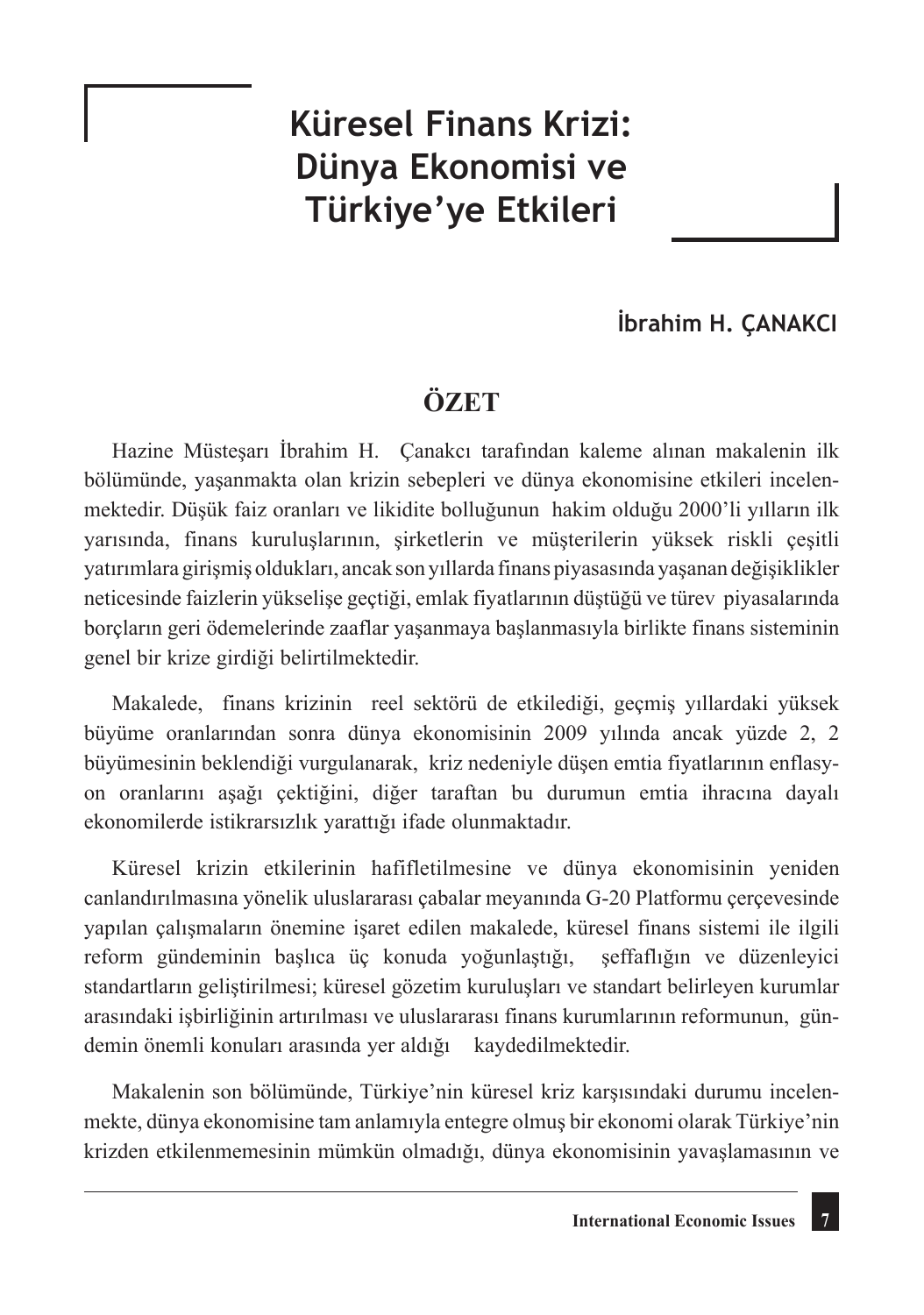uluslararası sermaye hareketlerinin daralmasının Türkiye'yi de etkilediği, ancak geçtiğimiz 6 yıllık süre zarfında gerçekleştirilmiş reformların Türkiye ekonomisini krizlere karşı dayanıklı hale getirmiş olduğu, bu nedenle mevcut dalgalanma aşıldığında ilk ekonomik canlanma yaşanacak ülkelerden birisinin Türkiye olacağı belirtilmektedir.

Makalede, küresel krizin Türkiye ekonomisi üzerindeki etkilerinin hafifletilmesine yönelik olarak alınan belli başlı önlemler de sıralanmakta, bu önlemlerin dışında Türkiye'nin etkin bir G-20 üyesi olarak, krizle ilgili küresel çabalara ve kriz sonrasında yeni bir uluslararası finans sistemi kurulmasına yönelik çalışmalara da katkı sağladığı vurgulanmaktadır.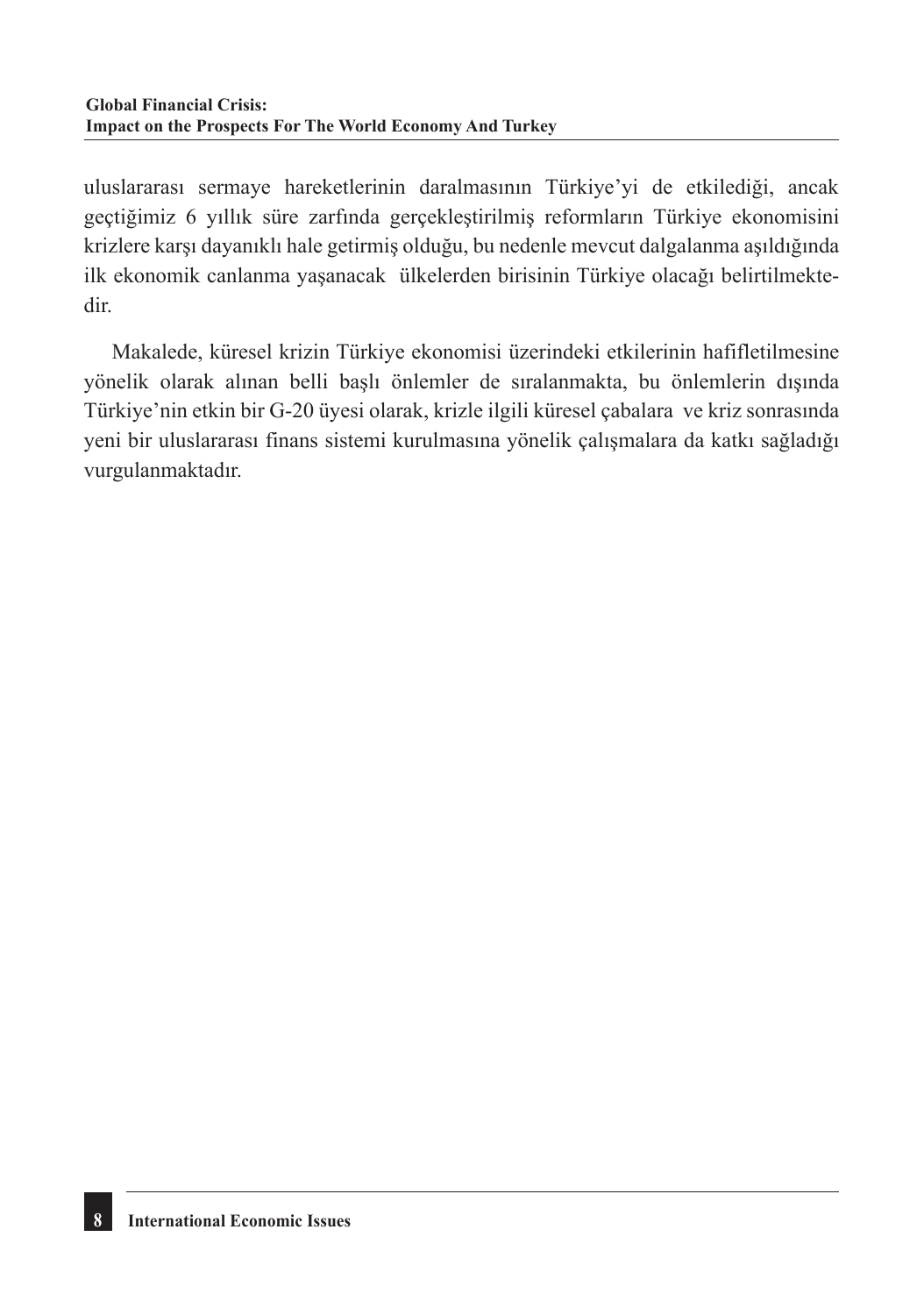# **Global Financial Crisis: Impact on The Prospects For The World Economy and Turkey**

## **İbrahim H. ÇANAKCI\***

#### **Main Causes of the Current International Financial Crisis**

The roots of the financial crisis that the world economy is now facing can be traced backed to the underlying weaknesses in the US Housing Market. In the first half of this decade benign economic environment fostered by declining interest rates and ample liquidity has led financial institutions, firms and consumers to take excessive risks and to underestimate the potential impact of such risks on their balance sheets. Consequently, banking credits boomed, real estate and other asset prices surged, and with the spread of innovative financial instruments, the leverage in the financial system soared.

However, this trend reversed over the last year. The rise in the US policy rates and the concomitant decline in real estate prices triggered record level of defaults on subprime mortgage loans<sup>1</sup>. Financial institutions that had significant exposures to mortgage related assets faced severe deterioration on their balance sheets. The erosion of confidence in the system also resulted in problems in interbank lending.

Adding to these, intensifying solvency concerns triggered a domino effect involving a series of bankruptcies, forced mergers, and government interventions in the United States and Western Europe. Thus, entire financial system has undergone an unprecedented turmoil over the last few months.

The Impact of the Crisis

\_\_\_\_\_\_\_\_\_\_\_\_\_\_\_\_\_\_\_\_\_\_\_\_\_\_\_\_\_

The repercussions of the crisis in financial markets hit the real economy, as well and spread across national borders through closing credit lines and sharply slowing capital inflows. This trend was also apparent in the stagnant private consumption and investment figures all over the world.

<sup>(\*)</sup> *Undersecretary of the Treasury of the Republic of Turkey*

High risk loans to clients with poor or no credit histories.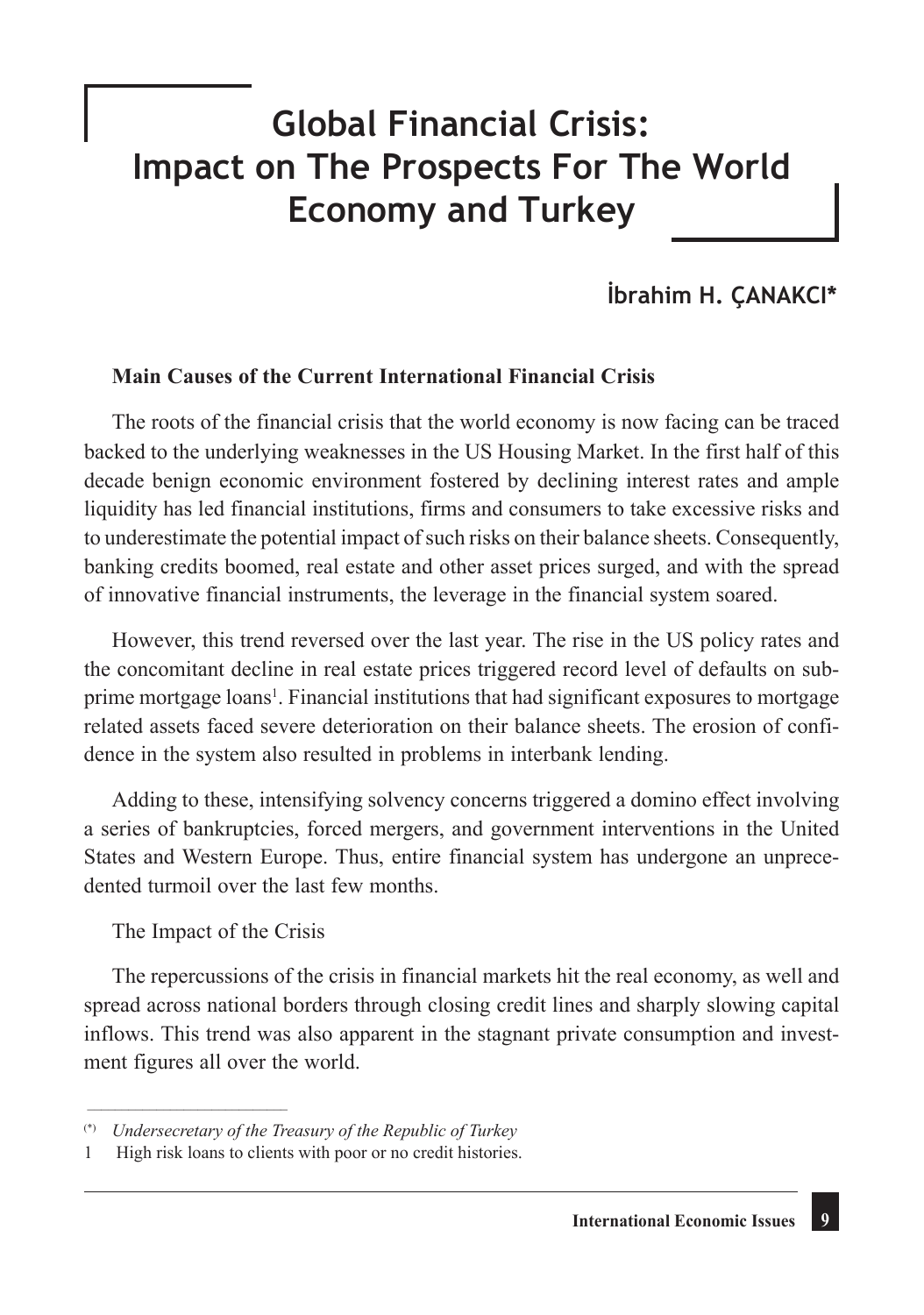As the concerns on global economic outlook mounted, the international institutions revised downwards their growth forecasts substantially. In this regard, according to the latest forecasts of the IMF, the world economic growth is projected to decelerate from 5 percent in 2007 to 3.7 percent in 2008 and to 2.2 percent in 2009. In advanced economies, the output is expected to decline by 0.3 percent in 2009, marking the first annual contraction in the post-war period. Similarly, the growth in emerging market economies is expected to slow down to 5.1 percent in 2009. The bad news is that all these forecasts are expected to be revised downwards by the IMF very soon.

The slowing global demand sharply reduced the international commodity prices, helping the global inflationary prospects. On the flip side of the coin, this sudden fall in commodity prices severely hit the economic stability of several commodity exporting countries.

In the light of these, most international institutions do not expect the global economic recovery to start before the second half of 2009. It is clear that it will take a while before international capital flows turn back to their pre-crisis levels.

### **The Measures That Are Being Taken**

Given this gloomy environment, policy makers have adopted far-reaching measures to revive the stagnant demand and provide relief to the markets.

Central Banks have declined interest rates and raised the level of the liquidity with the introduction new facilities in the financial system. In addition, many governments have launched programs aimed at strengthening the capital adequacy of financial institutions. At the same time, a number of countries introduced substantial economic stimulus packages that include tax breaks, investment incentives and increased public spending on infrastructure projects. However, given the scale of the crisis, the complexity of the inter-linkages in the financial system and the extent of cross-border spillovers; the individual policy responses should be supported by a global and coordinated response.

G-20 organization, which is a highly representative platform including major developed countries, key emerging countries and main international financial institutions, has emerged as the most relevant platform to coordinate the global response.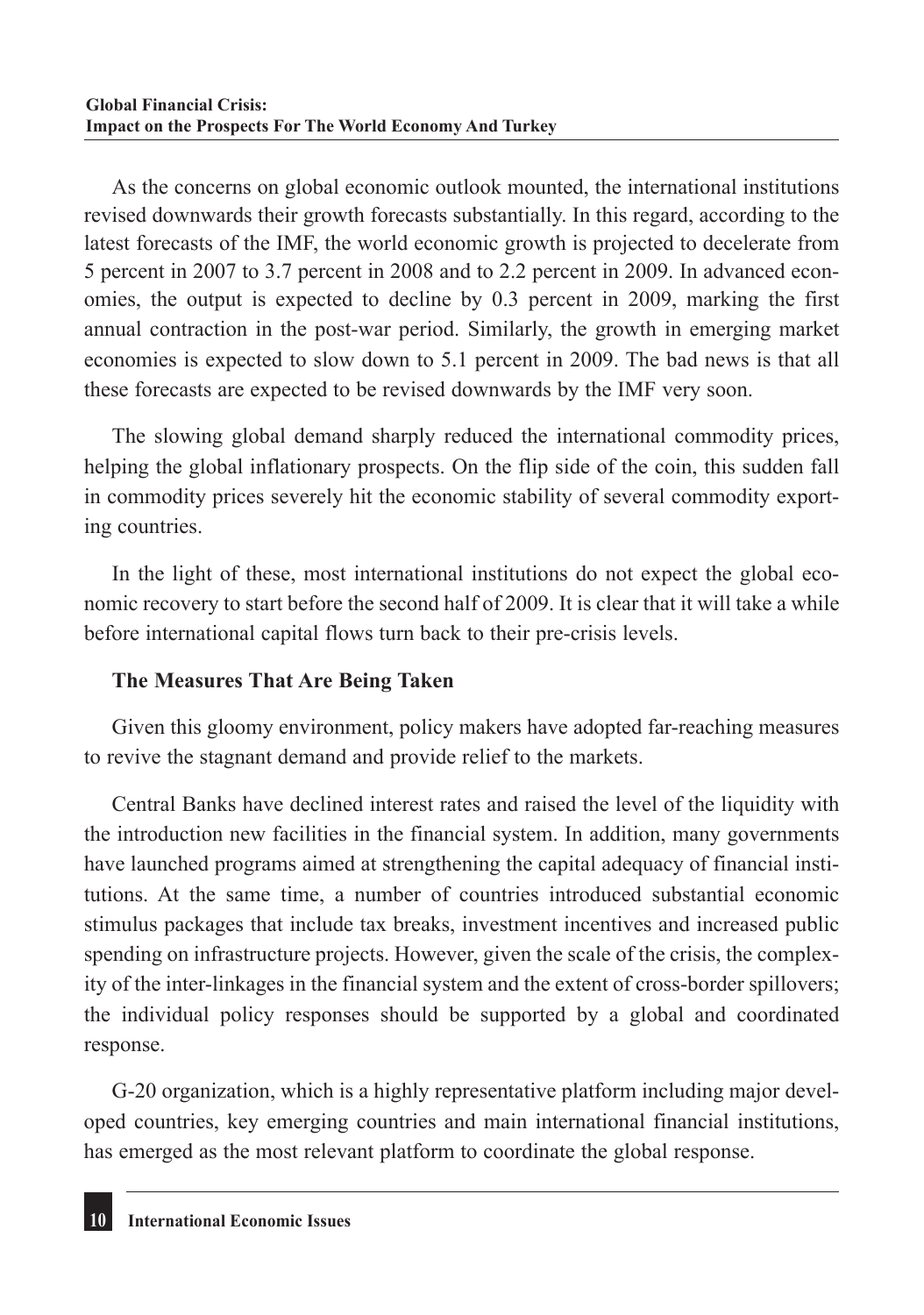In this regard, the Declaration issued at the G-20 Leaders Summit last November has outlined a wide range of commitments to restore confidence on the global monetary and financial system.

#### **Future Global Agenda**

The planned reforms will concentrate on three fronts; (i) improving transparency and regulatory standards, (ii) enhancing cooperation among supervisory institutions and standard setting bodies and (iii) reforming the international financial institutions (IFIs).

Increasing the transparency of the financial institutions, and improving the financial disclosure and reporting standards, would inevitably help all parties to better understand the risks they are taking and could thus lower the probability of reoccurrence of such crisis. In addition, new regulations for rating agencies and hedge funds as well as enhanced capital and liquidity requirements for the global financial institutions are on the table.

However, no regulatory framework can be fully effective if there are loopholes in the system and there is not enough cooperation among those that will enforce it. The G-20 Leaders, being aware that today more effective collaboration among supervisors at the international level is as necessary as it is at the domestic level, encouraged national supervisory authorities and international standard setting bodies to collaborate more. In addition, they mandated the standard setting bodies to expand their membership to include key emerging markets. This was a remarkable step in the right direction.

The IFIs have a key role in both resolving the crisis and in improving the international financial architecture. Therefore, the ongoing reform studies within these bodies should be finalized expeditiously.

In this regard, reforming the IMF and World Bank's mandate, governance structure and lending instruments are at the core of discussions.

The mandate of the IMF should be reviewed to strengthen its surveillance on the financial sector. In particular, there is a growing need to improve the Fund's surveillance on key global financial markets and complicated financial structures.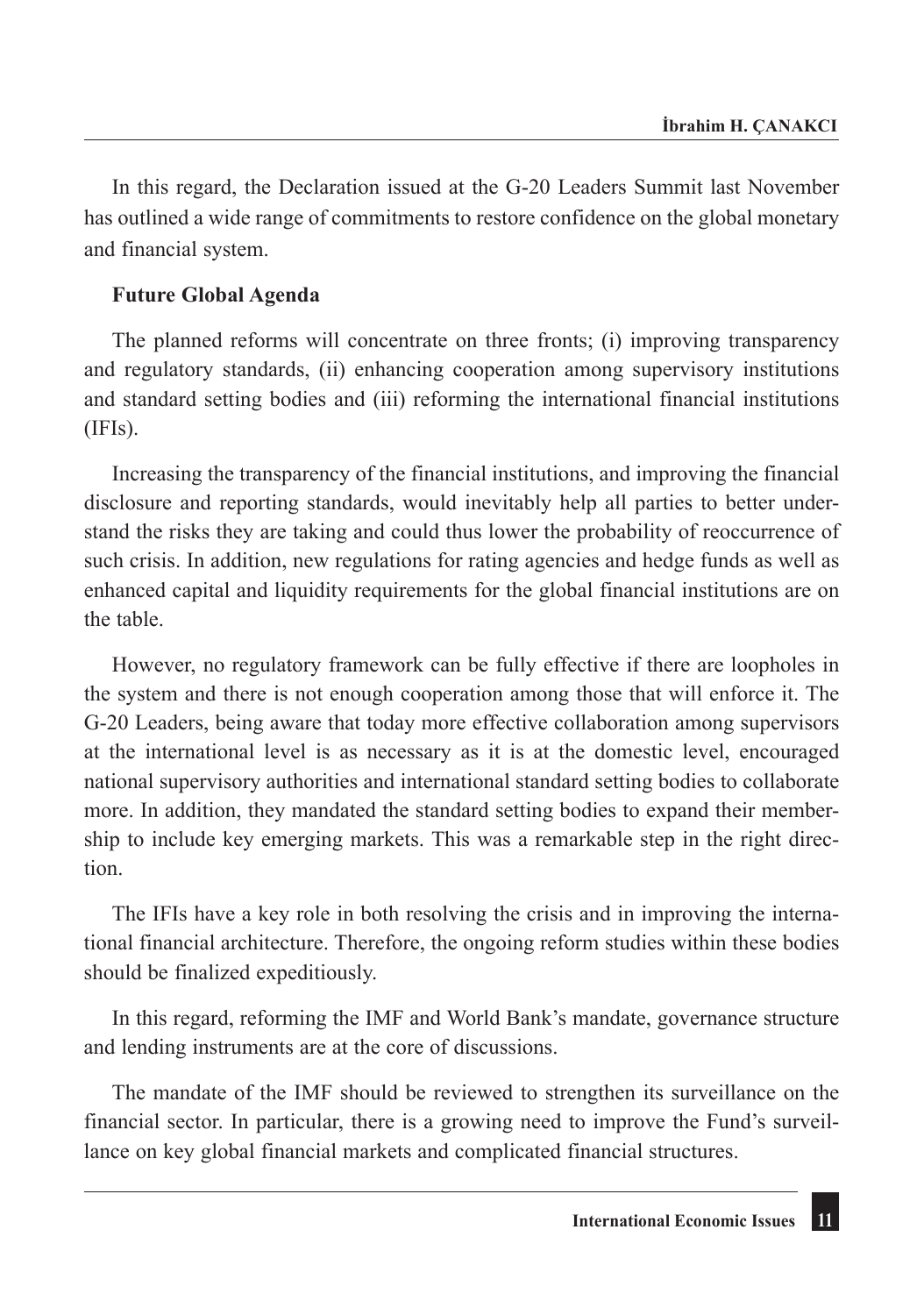The governance of the IMF and the World Bank should also be improved through a quota redistribution that would reflect the relative weight and role of its members in the global economy. This would be a key step towards ensuring fair representation within these institutions and enhancing their legitimacy.

Finally, the adequacy of IMF and World Bank's resources must be ensured and their lending instruments should be reformed to address changing needs of their members. From 2000 to 2007, the global capital flows to emerging and developing countries increased more than six folds and reached over USD 1.9 trillion. This surge vindicates that Fund's current access limits would not satisfy the actual need at the time of stress. Thus, access limits should be uplifted to at least five times of a member quota and the overall lending capacity should be supplemented to a level which corresponds to possible short-term needs.

In the next G-20 Leaders Summit to be held in London in April 2009, the progress on these commitments will be assessed and further action plans will be formulated.

### What Can Turkey Do?

Turkey's level of integration with the world economy had increased noticeably over the last years, on all indicators. Not to mention the trade and FDI levels that boosted during the last few years. The Turkish economy have benefited significantly from this enhanced integration through increased productivity and competitiveness. However, such an integrated country could not stay isolated from to the impacts of this crisis. In parallel with the other emerging market economies, Turkey is negatively being affected from the deceleration of the global economic growth and slowing international capital flows.

However, remarkable economic achievements of the last six years is putting Turkey in a different and more advantageous position compared to several other countries. First, those reforms had made the Turkish economy much more resilient to the current external shocks compared to past. Developments in the recent months have demonstrated that the Turkish economy has now become even more resilient than some EU member countries. Second, those reforms had set the base for a quick and sharp recovery. The structural reforms made in key sectors and the enhanced production capacity is making Turkey a prime candidate for being among the first countries that would regain dynamism once the current turmoil is over.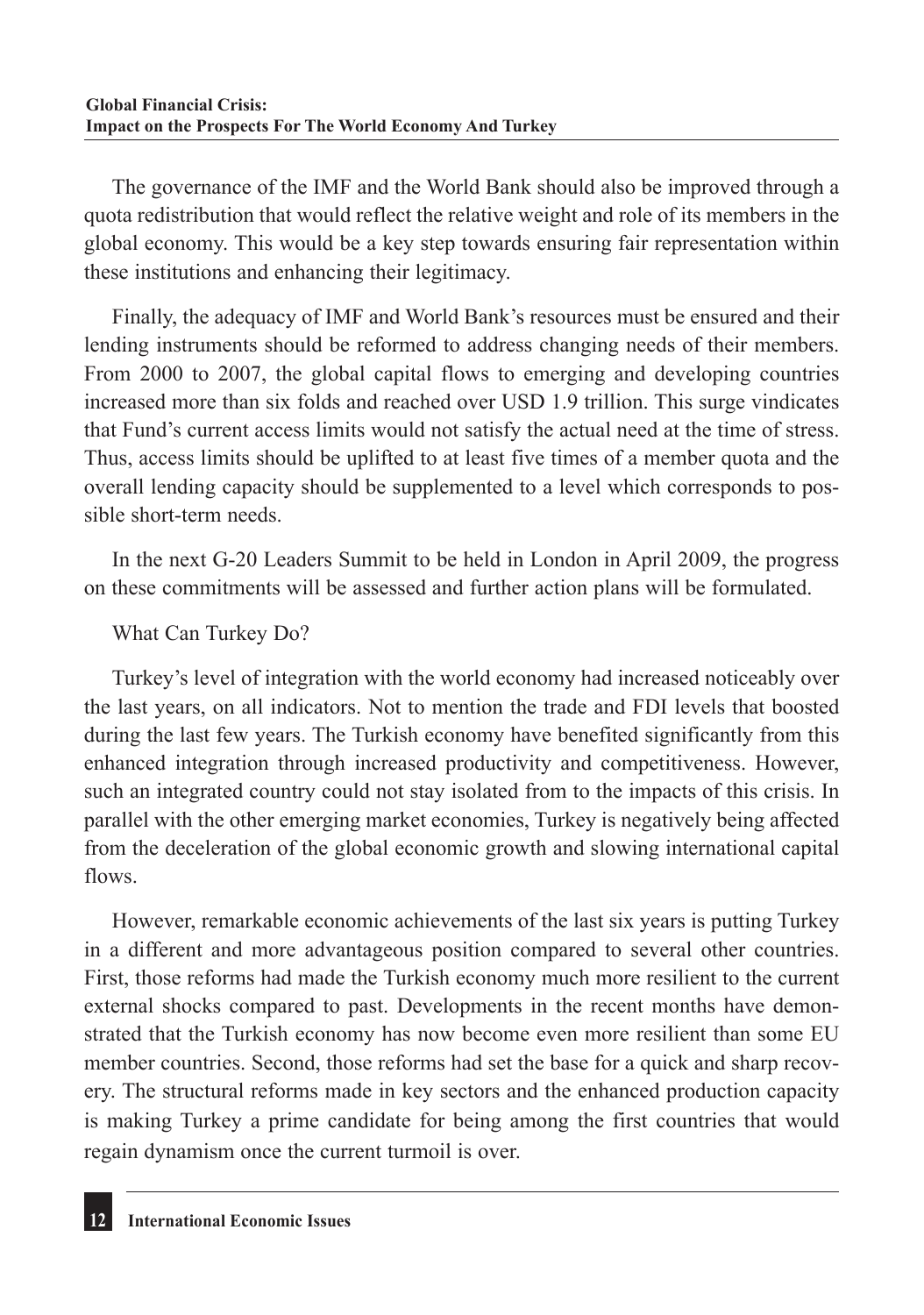The ambitious fiscal adjustment has been instrumental in reducing the public debt level, improving its composition and lowering the cost of borrowing. For the years ahead, adhering to fiscal discipline will continue to be the linchpin of the economic policies with a view to enhance the resiliency of Turkish economy in the face of intensified adverse shocks.

The substantial progress achieved in the rehabilitation and restructuring of the financial sector, had put Turkey's regulatory and supervisory framework among the best practices in the world. This very strength of financial sector is mitigating the risks posed by the global crisis to the Turkish economy.

On top of these, several measures have been introduced to minimize the immediate adverse impact of the global crisis. To list some,

The Banking Regulation and Supervision Agency restricted the dividend distribution of Turkish banks in order to strengthen the capital structures.

Turkish Parliament empowered the Council of Ministers to increase the level and broaden the coverage of state guarantee on deposits.

The government has eased the burden on employers with lowering the tax wedge and facilitated the access to credits by small and medium size enterprises as well as exporters.

The Central Bank increased the limits on intermediary activities in the FX deposit market to maintain confidence in the system and sustain foreign currency liquidity in the market.

The Central Bank decreased the reserve requirement rate for deposits denominated in foreign currencies from 11 percent to 9 percent so as to provide more liquidity to the banking system.

Government extended YTL 350 million zero interest credits to SMEs, which suffered the most from the credit squeeze. With the subsequent packages, total amount of credits to be extended is expected to reach YTL 700 million.

The Parliament approved the legislation to attract expatriate funds.